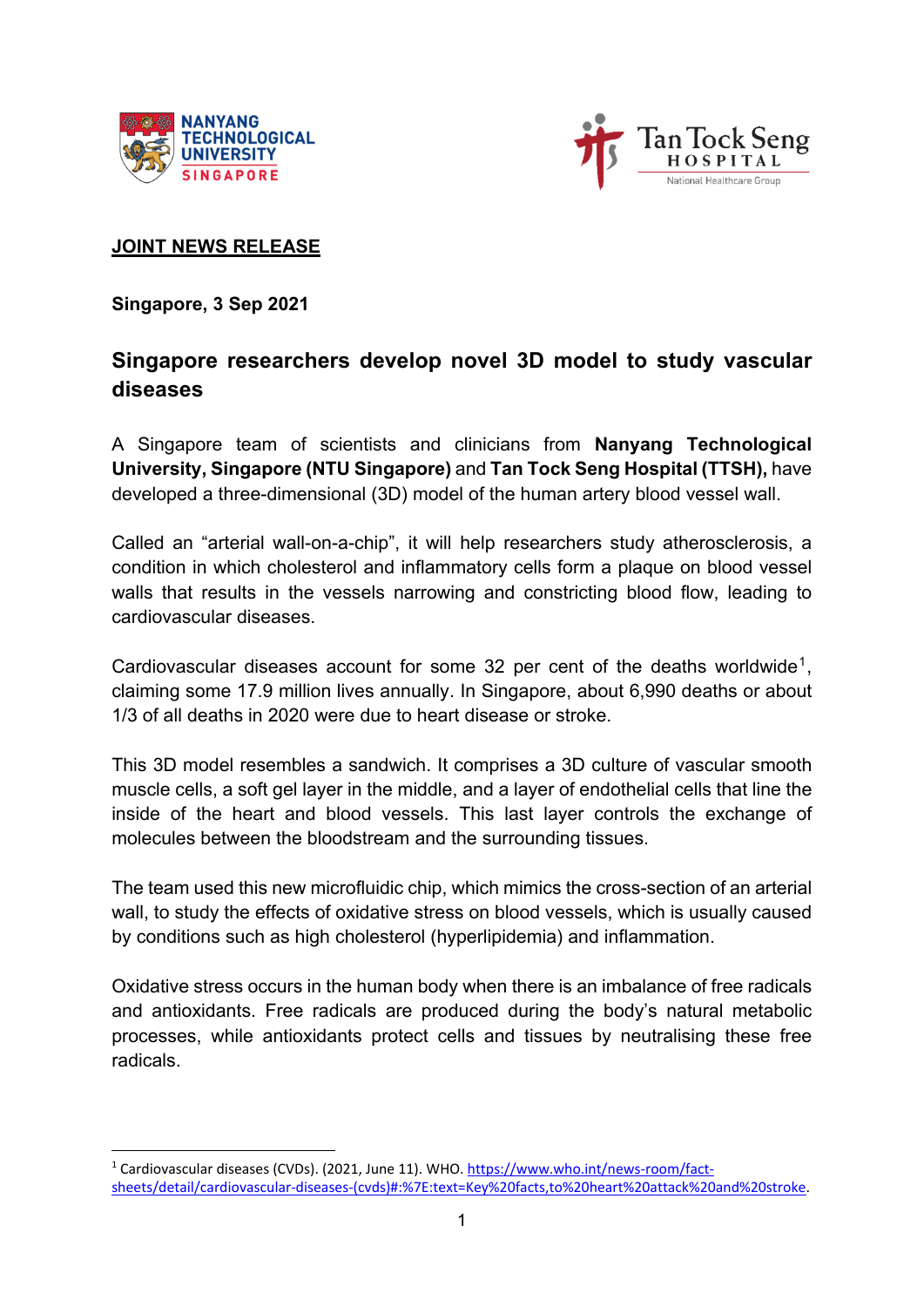The study, published in the journal *Lab on a Chip* in June, found that as oxidative stress increase, smooth muscle cells which are found in the middle layer of arteries move inwards, causing inflammation on the endothelial layer on the interior of the artery (See

Figure 1 - Structure of an Artery Wall).

There was also more build-up of "bad cholesterol" or low-density lipoprotein (LDL) cholesterol, and immune cells (white blood cells) on the endothelial layer, which contribute towards blood vessel hardening and plaque growth during atherosclerosis.

This was the first time the above effects have been observed in 3D, since previous studies on atherosclerosis have been carried out using animal models, or twodimensional (2D) cell cultures, which do not fully reveal the interactions between smooth muscle cells and the endothelial layer.

The discovery was made by an interdisciplinary team jointly led by **Assistant Professor Hou Han Wei** from the **NTU School of Mechanical and Aerospace Engineering**, and **Senior Consultant, Endocrinology, TTSH, Associate Professor Rinkoo Dalan,** who is a joint faculty with the **Lee Kong Chian School of Medicine**, in collaboration with **Assistant Professor Dalton Tay** from the **NTU School of Materials Science and Engineering.** 

Senior author of the study, **Asst Prof Hou**, also a faculty member in **NTU's Lee Kong Chian School of Medicine**, said: "Our new 'wall-on-a-chip' model could help clinicians better understand the fundamental biology and conditions of vascular dysfunction when atherosclerosis starts, and the different processes involved in its progression, so that new strategies for early intervention of atherosclerosis can be developed."

As part of the study, the team tested two compounds, Vitamin D and metformin (a common diabetes medication) and showed that they can help to prevent smooth muscle cell migration and immune cell adherence, the two key processes involved in atherosclerosis.

In the future, new drug compounds and molecules can also be tested using the arterial wall-on-a-chip to assess their effectiveness in preventing the effects of oxidative stress, or perhaps to reverse migration of the smooth muscle cells.

**Assoc Prof Dalan** said that out of all the deaths caused by cardiovascular diseases, 58 per cent had occurred in Asia<sup>[3]</sup>: "Despite significant advances in treatment, the mortality and morbidity associated with atherosclerosis remain high. There is an unmet need to understand the disease mechanisms and processes of atherosclerosis in a

<sup>&</sup>lt;sup>[3]</sup> Global Burden of Cardiovascular Diseases and Risk Factors, 1990–2019: Update From the GBD 2019 Study. (2020, December 22). ScienceDirect. https://www.sciencedirect.com/science/article/pii/S0735109720377755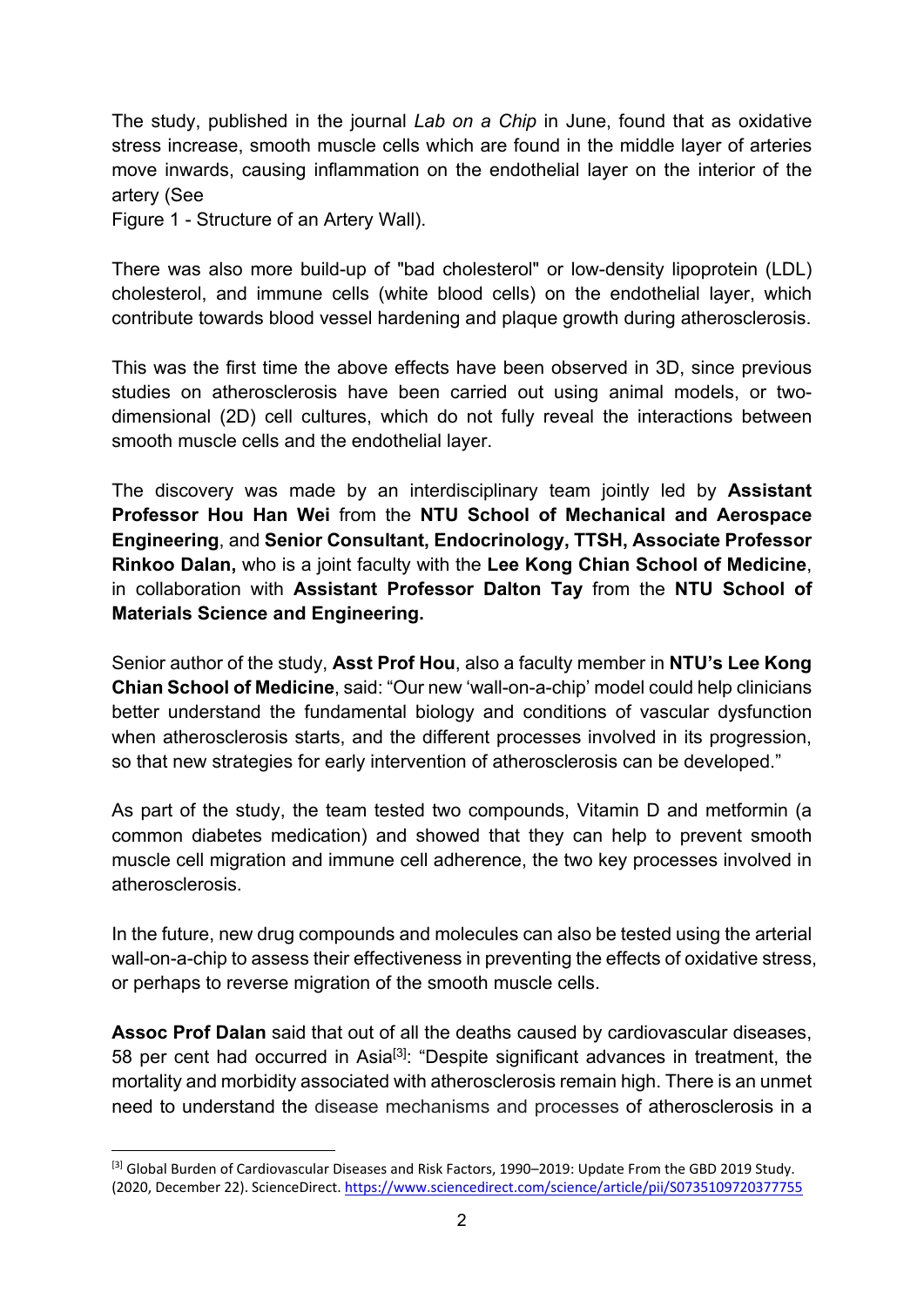typical patient who is suffering from multiple diseases, such as diabetes and high blood pressure. "The development of this "arterial wall-on-a-chip" enables us to study the process of atherosclerosis under various conditions as well as the possible impact of therapeutics and drug combinations, which will have wide applications."

**Professor Derek John Hausenloy, Cardiovascular & Metabolic Disorders Programme, Duke-NUS Medical School** and the **Director of the National Heart Research Institute Singapore,** gave an independent comment on the research findings: "Cardiovascular diseases are the leading causes of death and disability in Singapore and worldwide. These include cerebrovascular, coronary arterial and peripheral arterial disease, the major cause of which is atherosclerosis. The ability to model atherosclerosis using this novel human arterial wall-on-a-chip will enable the discovery and validation of novel treatment targets for preventing atheroma (plaque) formation and improving health outcome in patients with these conditions."

Finding the optimal hydrogel (or extracellular matrix) components was key in setting up this 3D co-culture model which contains multiple types of cells, so that both the vascular smooth muscle cells and endothelial cells are retained in a "healthy" state that accurately represents the human arterial wall.

**Asst Prof Tay**, also a faculty at **School of Biological Sciences** and an expert in developing hydrogels, said: "This research underscores the importance of an interdisciplinary approach to tackle complex diseases. By coupling the different biological cells with the optimal cell culture materials, it is now possible to recreate and mimic the actual conditions and states in a blood vessel that are caused by atherosclerosis.

"This is a positive step in the development of *in vitro* pre-clinical platforms that may gradually replace animal testing for a better understanding of diseases and drug testing."

The team now plans to conduct more experiments to further improve the modelling using their new chip and to use it to study other vascular diseases, in addition to atherosclerosis at varying stages of development.

This innovation is aligned with the **NTU 2025 Strategic Plan,** where responding to the needs and challenges of healthy living and aging is one of the four humanity's grand challenges the University aims to address.

\*\*\*END\*\*\*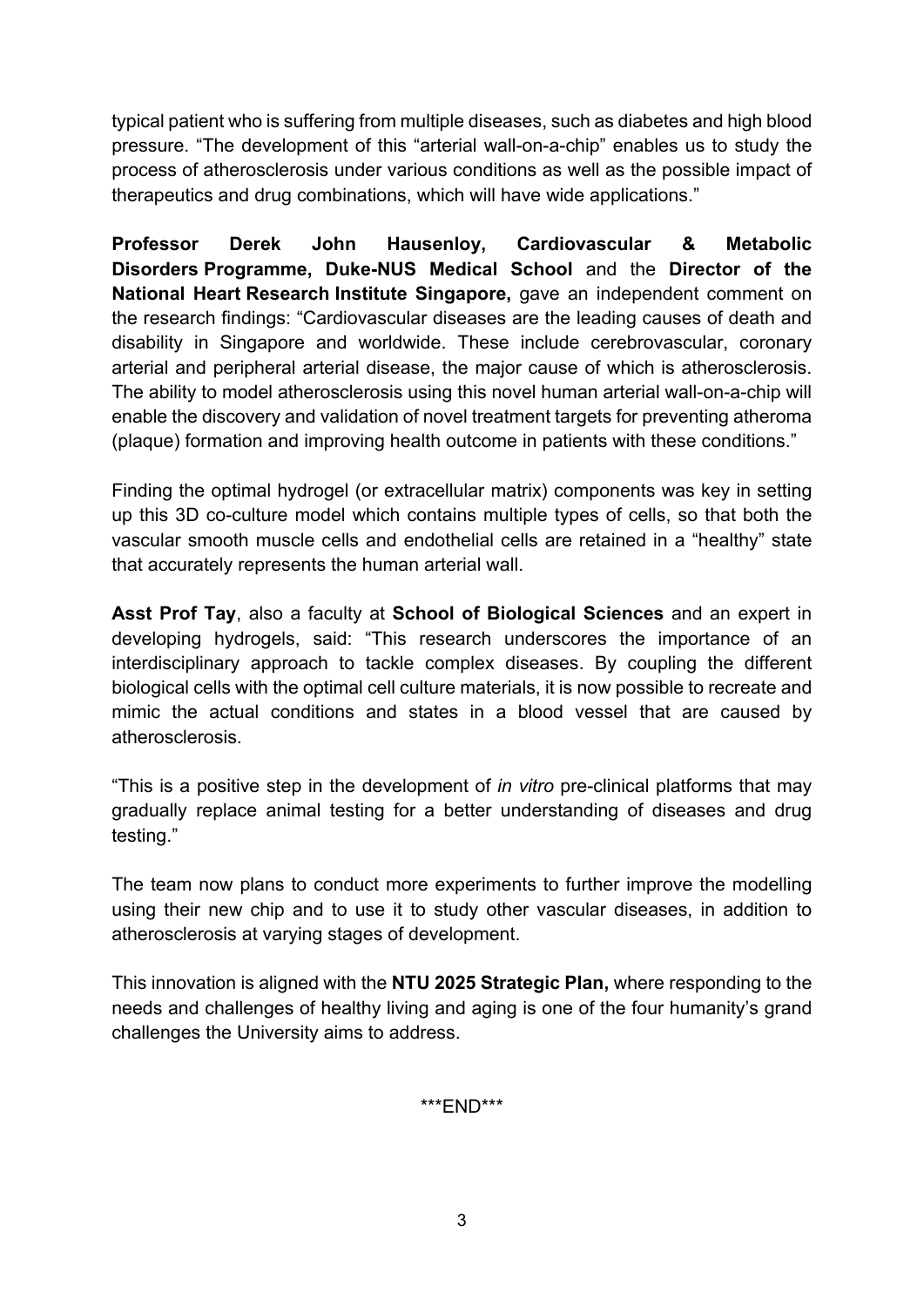### **Note to Editors:**

## The Structure of an Artery Wall



**Figure 1** - Structure of an Artery Wall *Credit: Blausen.com staff (2014). "Medical gallery of Blausen Medical 2014". WikiJournal of Medicine 1 (2). DOI:10.15347/wjm/2014.010. ISSN 2002-4436.* 

*Paper titled: "A novel human arterial wall-on-a-chip to study endothelial inflammation and vascular smooth muscle cell migration in early atherosclerosis", published in Royal Society's Lab on a Chip, Issue 12, 21 June 2021. https://doi.org/10.1039/D1LC00131K* 

#### **Media contact:**

Lester Kok Assistant Director Corporate Communications Office Nanyang Technological University Email: lesterkok@ntu.edu.sg

Isabella Wong Communications Executive Tan Tock Seng Hospital Email: Hsin\_Isabella\_Wong@ttsh.com.sg

*About Nanyang Technological University, Singapore*